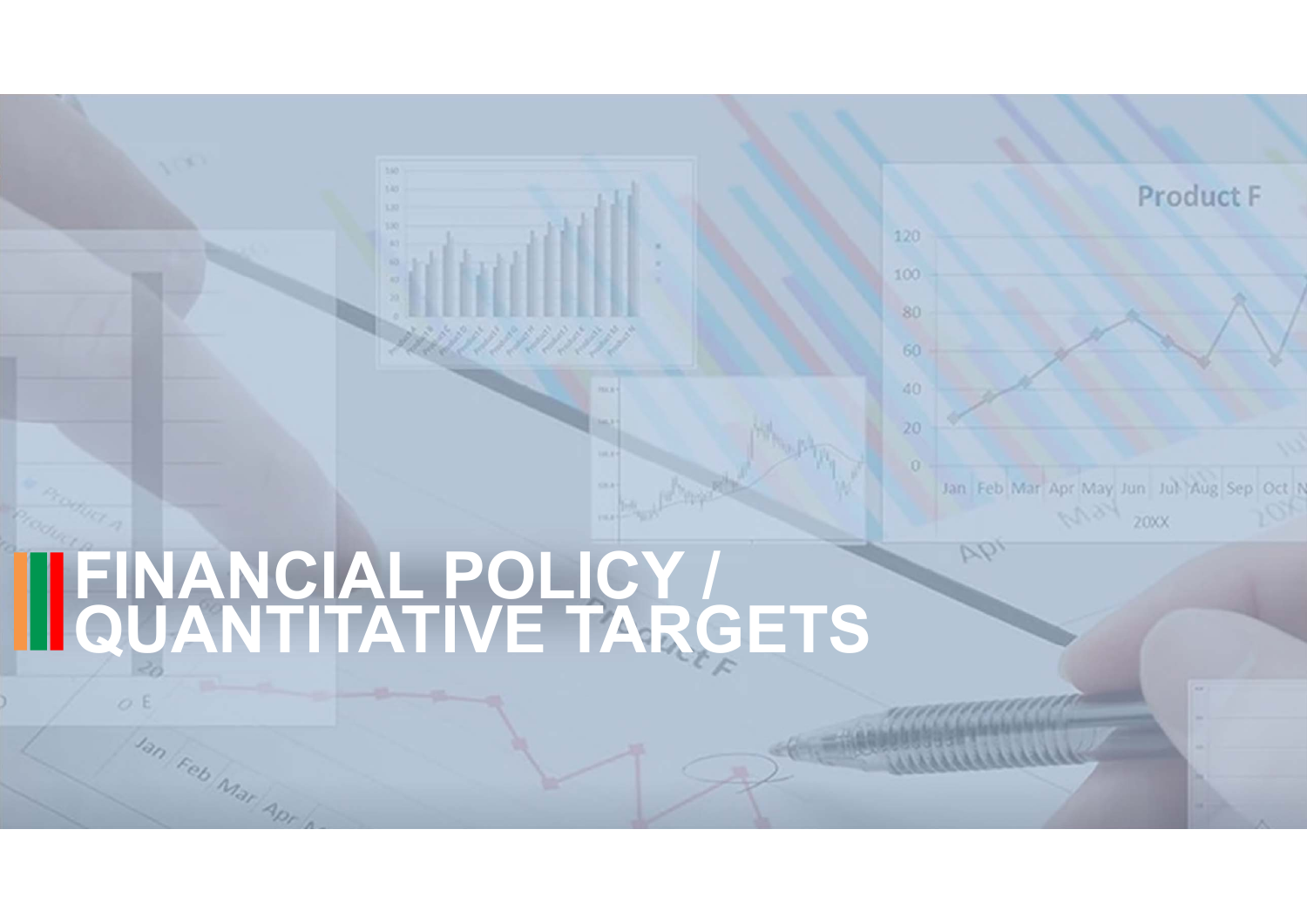### Basic Financial Policy

In order to continuously improve corporate value, increase returns (profit) that exceed the cost of capital and increase the ability to generate cash flow (CF).

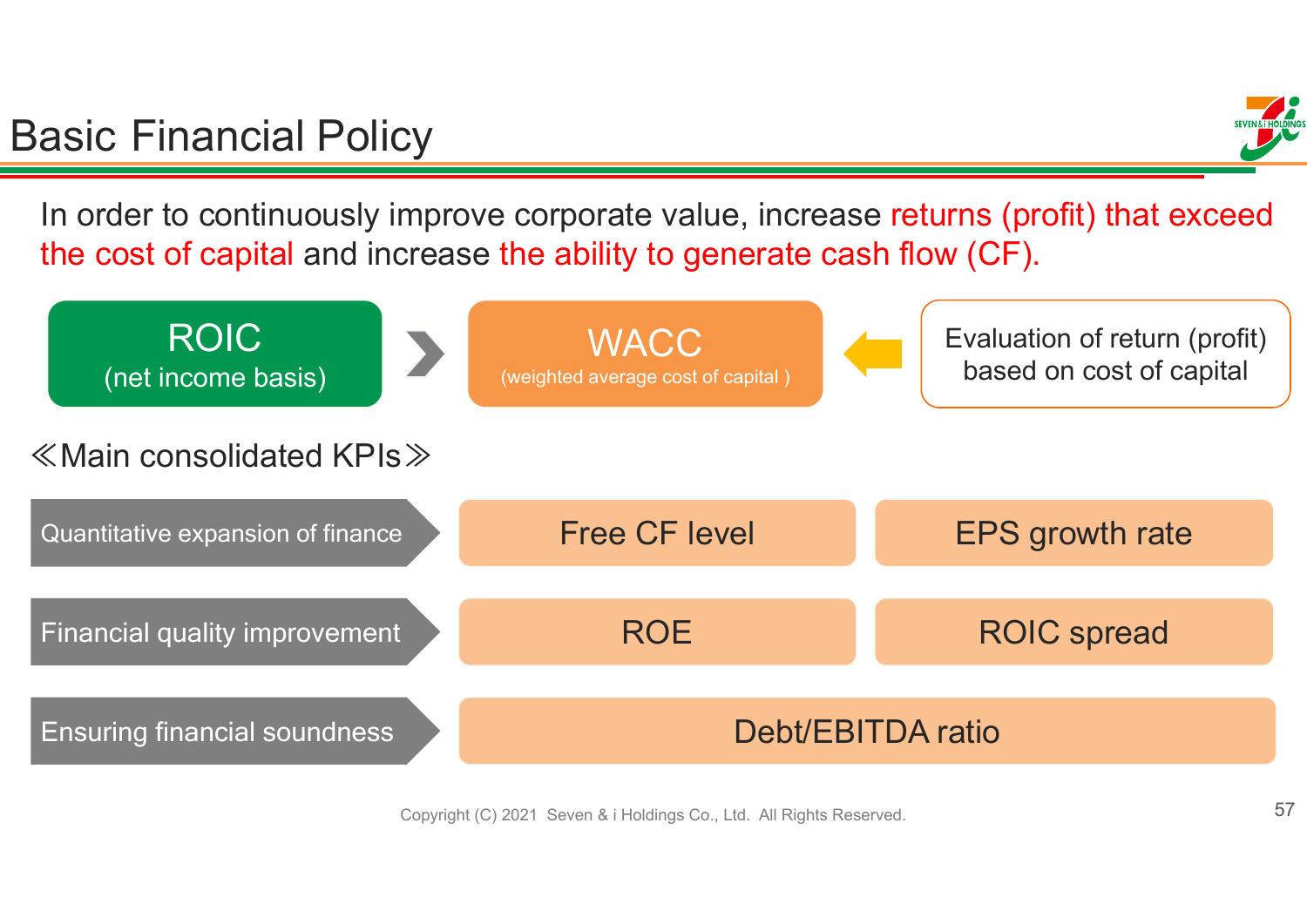

Copyright (C) 2021 Seven & i Holdings Co., Ltd. All Rights Reserved.

58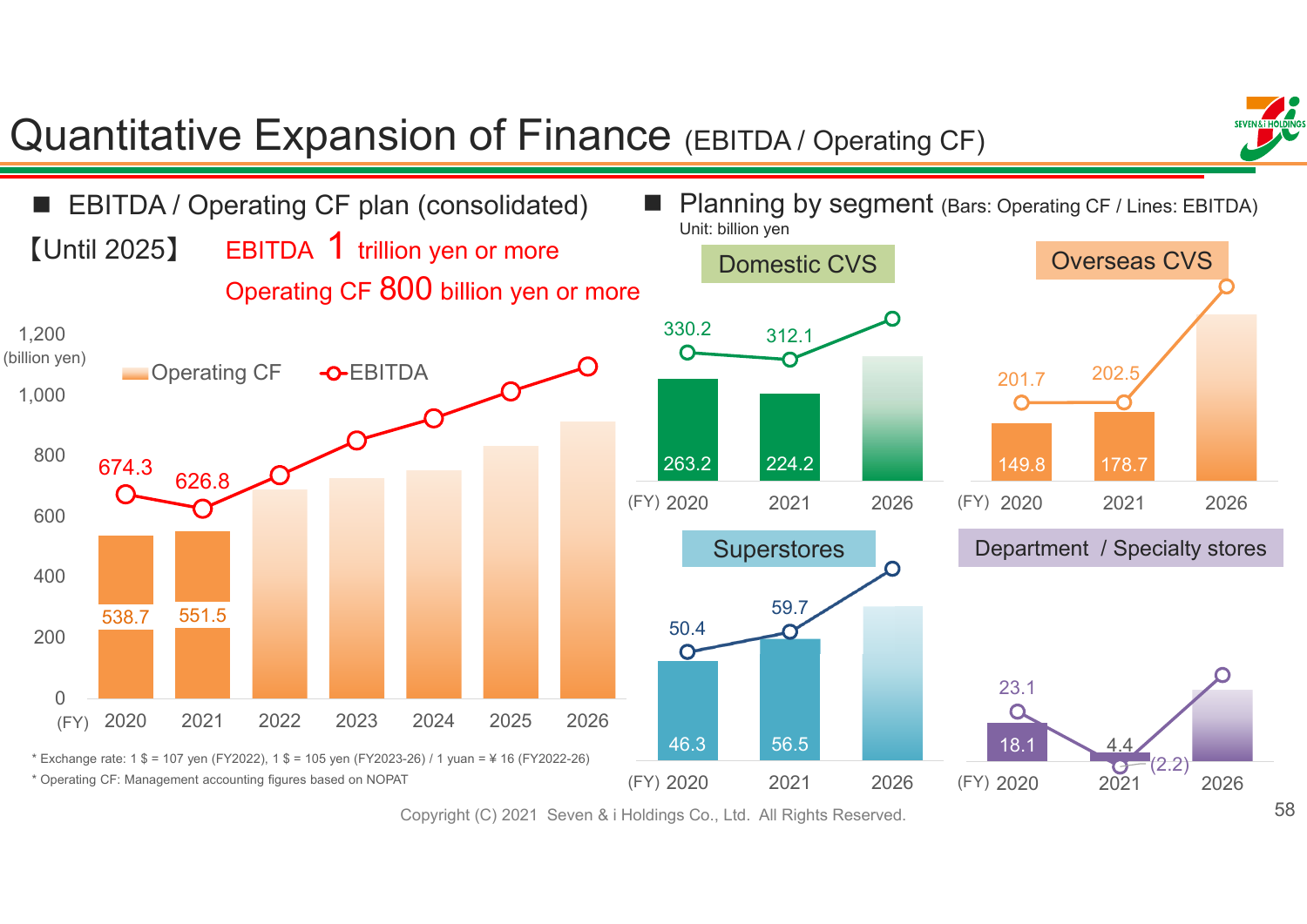

## Resource Allocation for Growth (Capital Expenditures / Free CF)

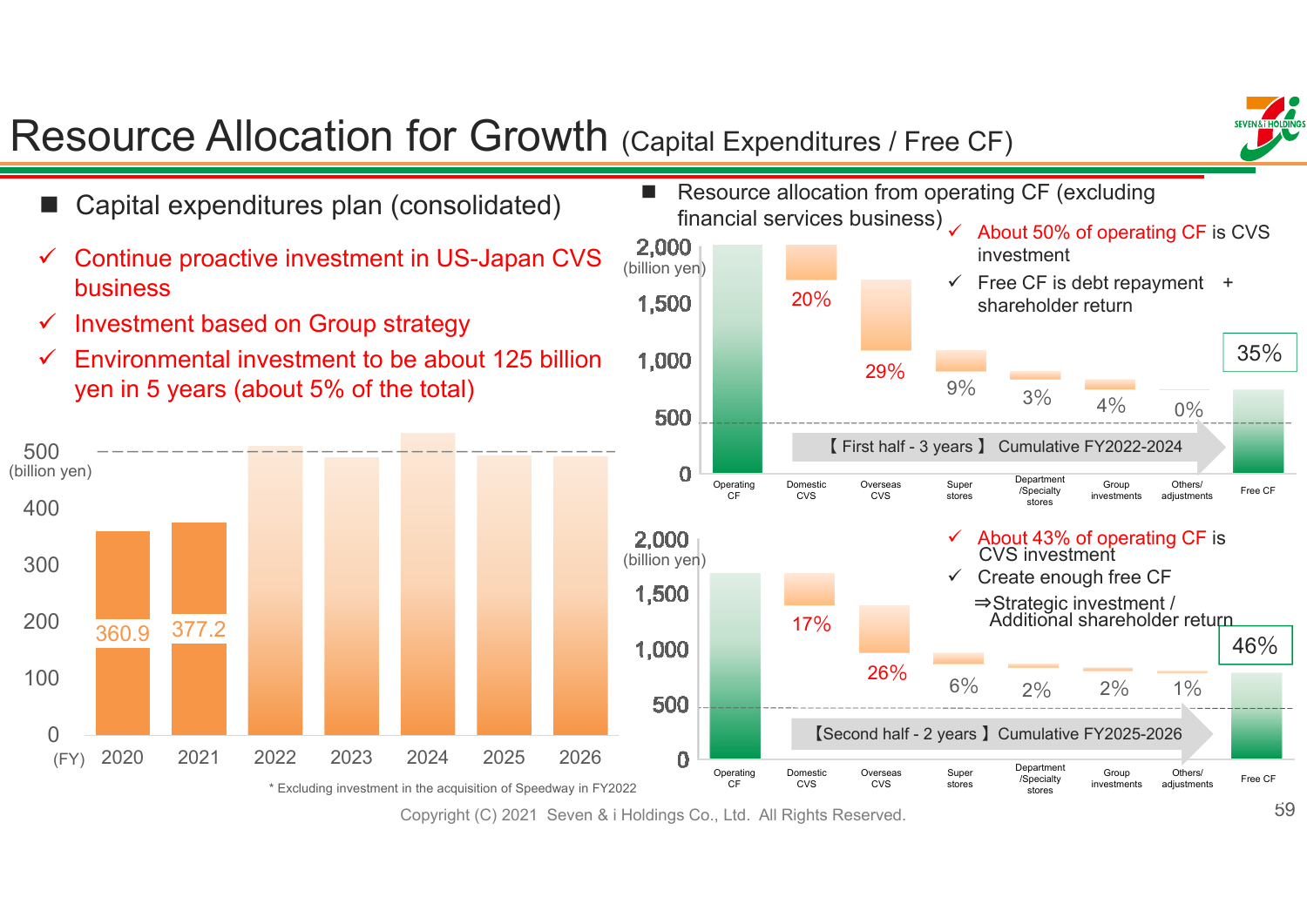### (Investment Efficiency and Cchanges in Extraordinary Losses) ROE/ROIC/Extraordinary loss plan ROIC by segment m. \* Management accounting base figures adjusted for intra-group capital and fund transactions Extraordinary loss(consolidated)  $\leftarrow \leftarrow$  ROE(consolidated)  $(%)$   $(%)$  $\rightarrow$   $\rightarrow$  ROE(excluding impact of SLB)  $\rightarrow$   $\rightarrow$  ROIC(excluding financial services) 2001220.0 ROIC(consolidated) WACC(consolidated) (billion yen) 11Domestic**CVS** 1015.019.1Overseas CVS before amortization of goodwill 8.5 1509810.0Overseas CVS  $6.6 - 6.8$ 75.25.01006Consolidated WACC 4.7 50.04 $\bf\Delta$ **Superstore** 503(0.2) (5.0) 2 1Department / specialty stores (7.0) 79.9 109.0 (10.0) 0 $\Omega$ 2021 2022 2023 2024 2025 2026 (FY) 2020 2021 2022 2023 2024 2025 2026 (FY) 2020 2021 2022 2023 2024 2025 2026

Improvement of Financial Quality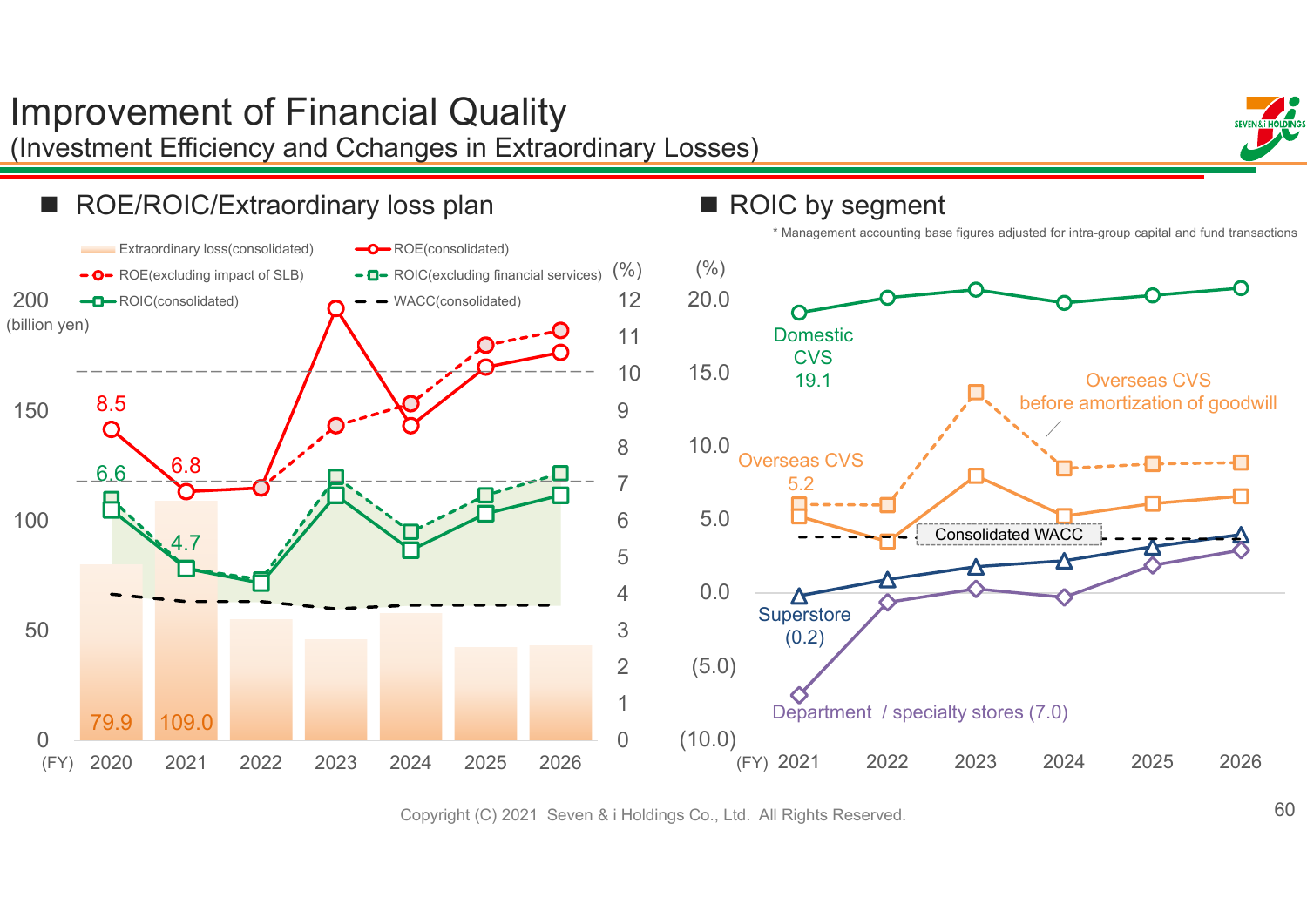### Improvement of Financial Soundness (Debt / EBITDA Ratio)

- m. Debt / EBITDA ratio plan (consolidated)
	- $\sqrt{ }$ For the time being, priority is given to reducing debt
	- $\checkmark$ FY2025 target: less than 2.0 times (consolidated) / less than 2.2 times (consolidated after adjustment)

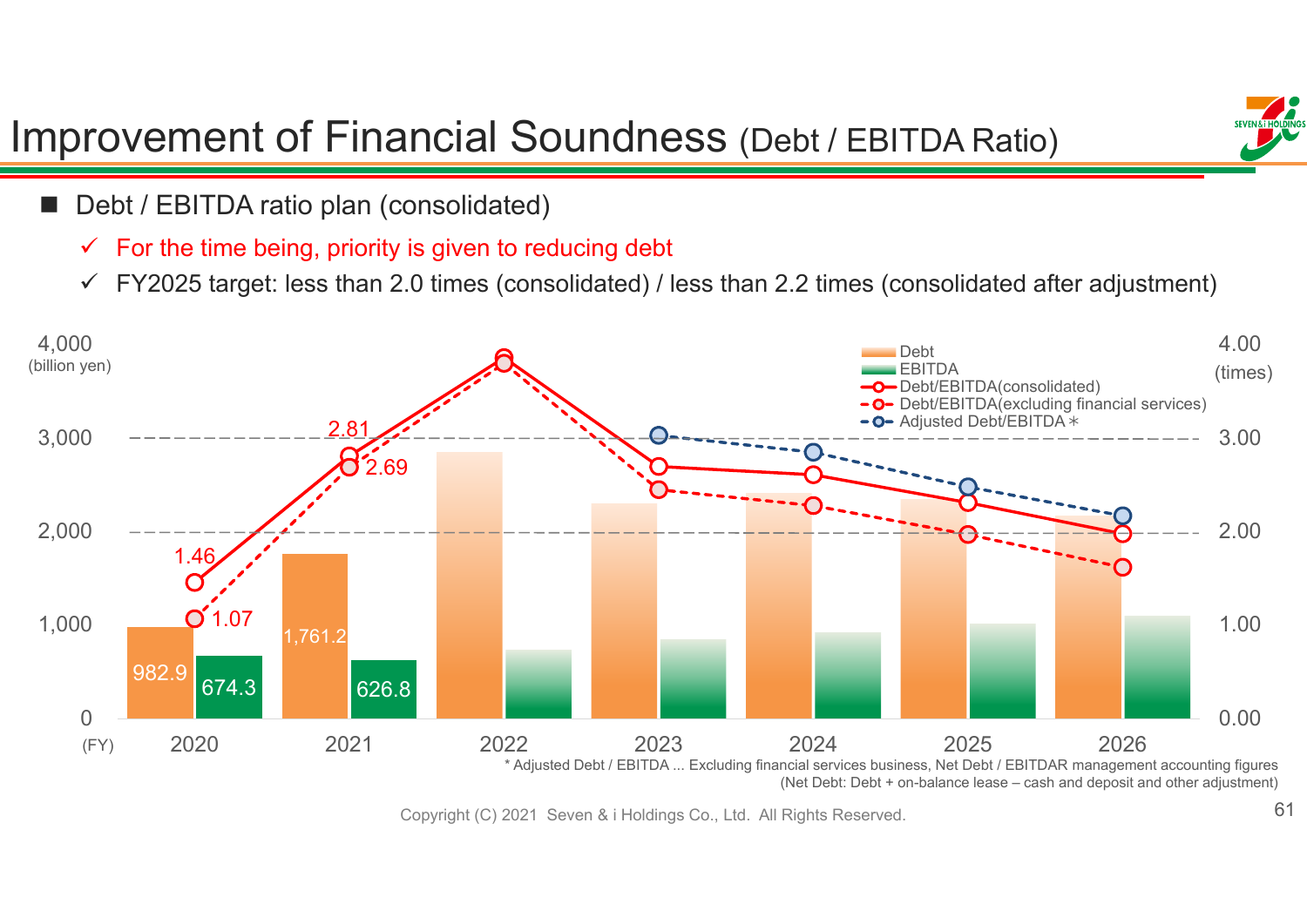### Shareholder Return



Based on the stable and continuous improvement of dividends per share, implement flexible shareholder returns taking into account the level of free CF and stock prices.